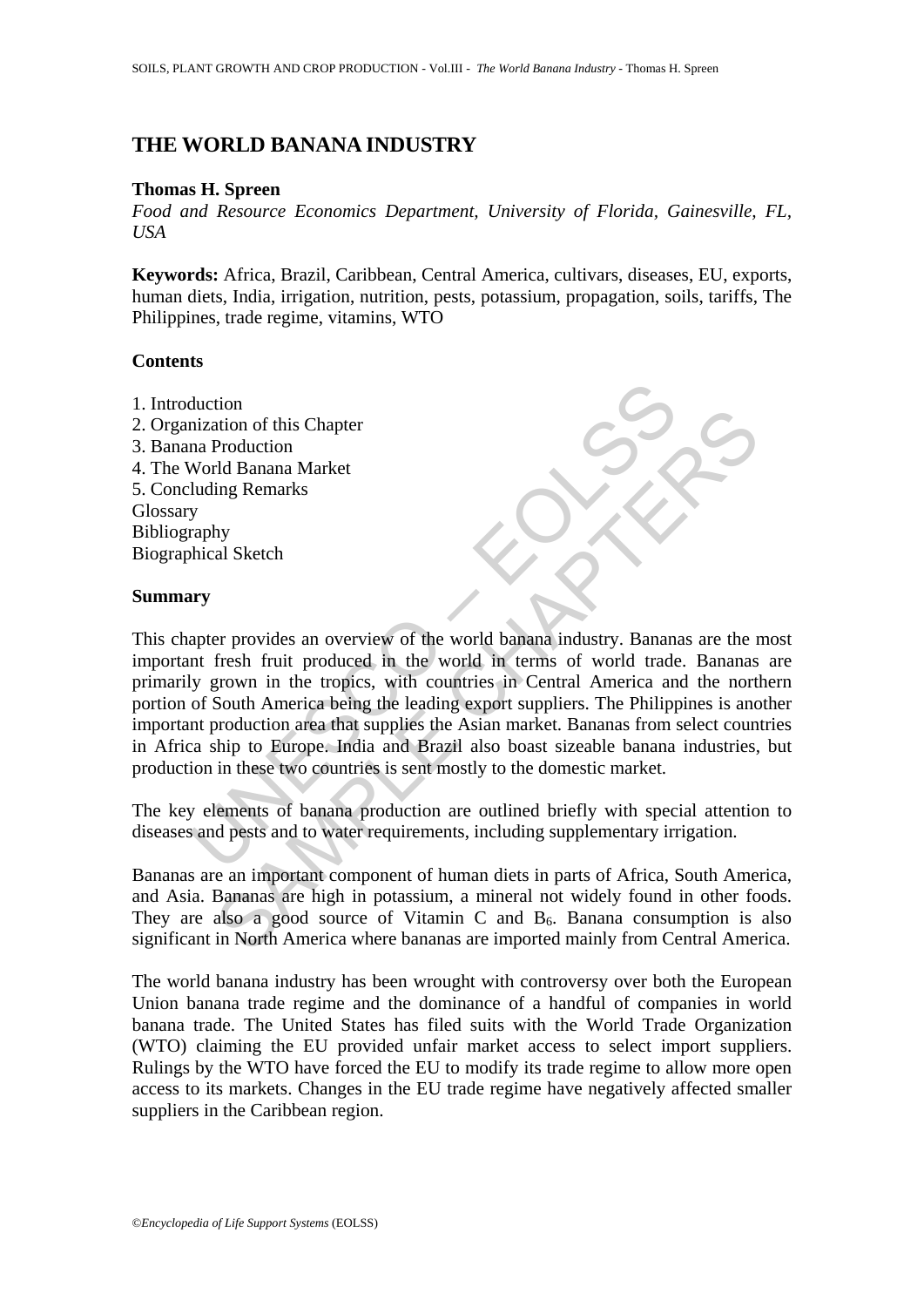## **1. Introduction**

Banana (*Musa sapientum)* is a tropical plant which is commercially grown in tropical zones. There are two species of banana, *Musa acuminate* and *M. balbisiana.* Banana is a tropical herbaceous plant consisting of an underground corm and a trunk (pseudostem) (Greenearth). Although commonly referred to as "banana trees", the banana plant is actually an herb. Banana trees are sensitive to frost. Day length also affects plant growth so that locations nearest the equator tend to experience less seasonality in production (*Even though Turner argues that the link between light and banana productivity is weak. He suggests that measuring light as the hours of sunshine available to the plant might be a more appropriate measure and this suggests that day length may be an important factor in explaining productivity.*).



Figure 1. Banana is a tropical herbaceous plant consisting of an underground corm and a trunk. Banana plantations such as this are replanted periodically.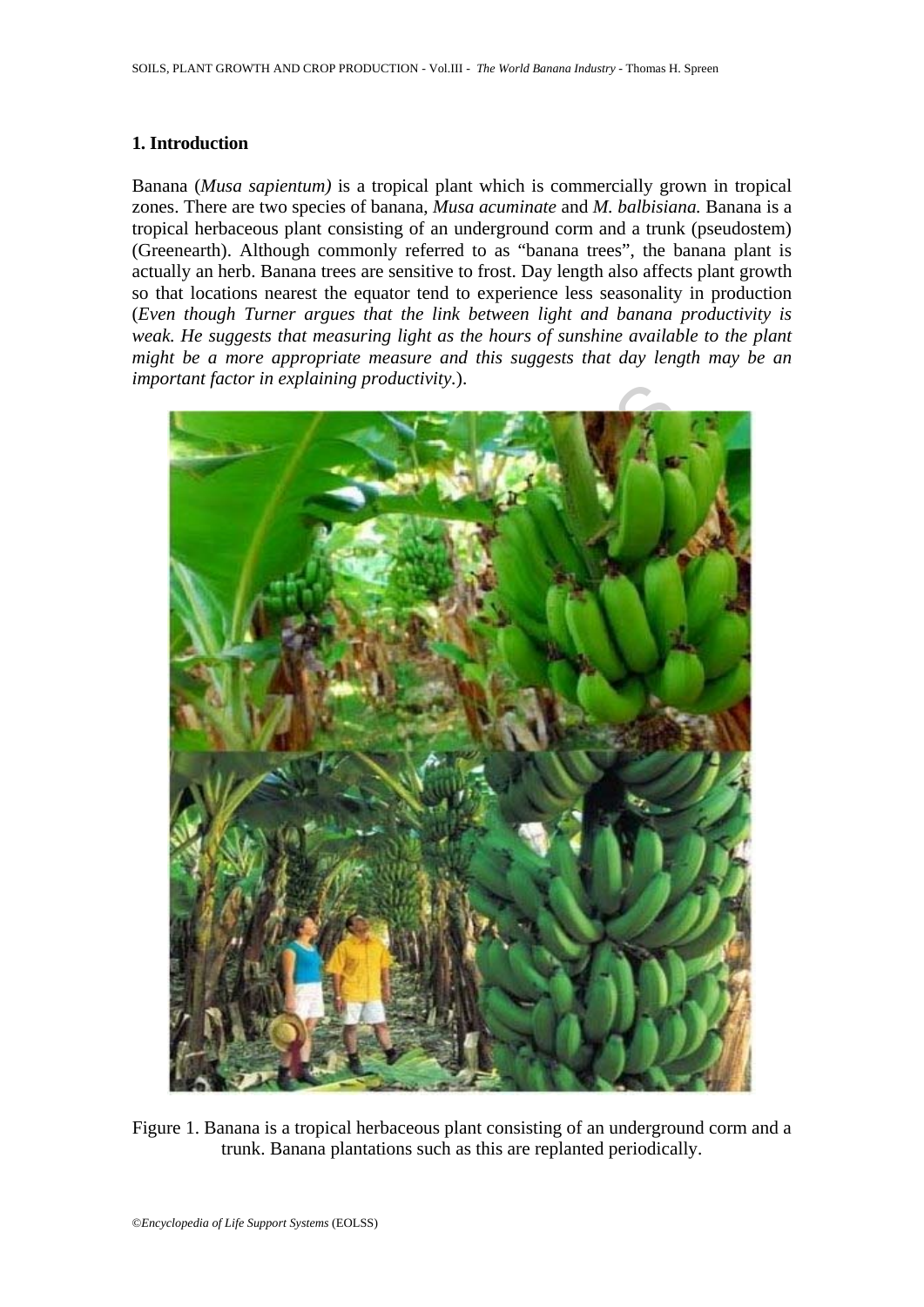

Figure 2. Desert bananas such as these are popular in many countries. Bananas are the most-traded fruit in world trade



Figure 3. Bananas come in many shapes and sizes. There are two main species and a number of hybrids (Photo T. Spreen)

Most banana cultivars are hybrids (Crane et al.) Through breeding, there is a wide variety of banana cultivars that vary greatly in plant and fruit size, fruit quality, and resistance to pests and diseases. Plantains are hybrid bananas which are almost always cooked before consumption. Plantains are generally larger in size compared to bananas. Bananas may be served as green bananas that are cooked or dessert banana which are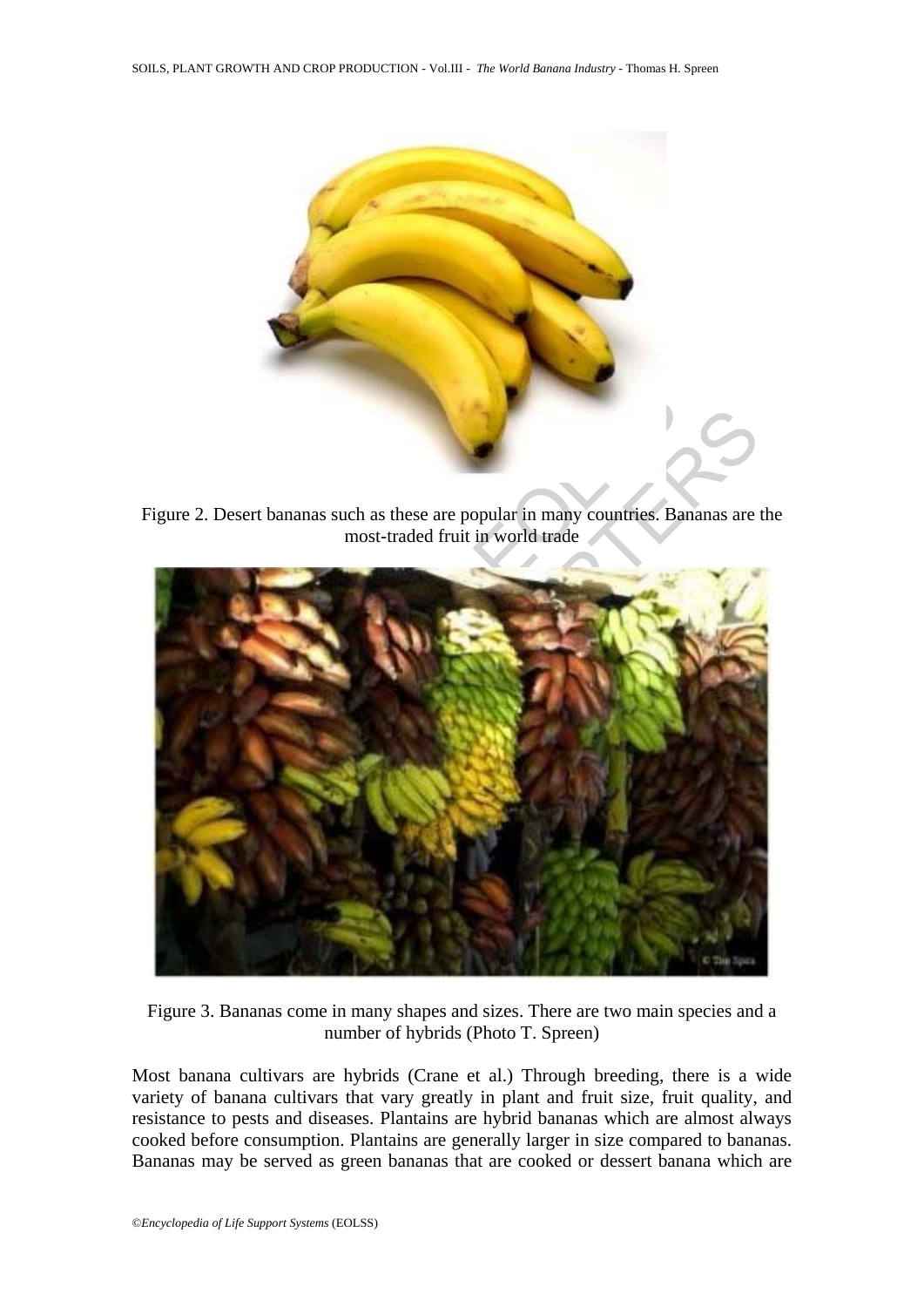generally consumed uncooked. The form of preparation extends from roasted, steamed, or boiled (Price). They are widely consumed in Latin America, Africa and Asia.

Bananas grow rapidly in warm climates. The plant consists of one or more pseudostems which are upright, trunk-like structures. Layered leaves extend from the pseudostem. A flower extends from the pseudostem approximately 10 to 15 months after first planting. The process of banana flowering is called "shooting" (Crane et al.). These flowers are female flower which will develop into banana in most edible varieties. The flowers appear in groups called hands along the stem which are first covered by purplish bracts which are eventually shed as the fruit develops.

Bananas and plantains are native to Southeast Asia. The Indian sub-continent appears to be a major center for hybridization of bananas. It is believed that bananas were introduced to North Africa by the Arabs in the century after Mohammad's death in 633 B.C (Price). There is evidence to suggest that bananas were introduced to Ecuador by Southeast Asians as early as 200 B.C. Portuguese and Spanish settlers brought them to other parts of the New World in the  $16<sup>th</sup>$  century.

and plantams are lattive to soluticals. Asia. The mutan sub-command and plantams are lattive of the Arabs in the century after Mohammad<br>ice). There is evidence to suggest that bananas. It is believed that<br>eed to North Afri With the advent of companies to facilitate export, commercial banana production in Central America and later South America grew rapidly in the late  $19<sup>th</sup>$  and early  $20<sup>th</sup>$ century to supply markets in North America (Josling and Taylor). The countries of Ecuador, Columbia, and Costa Rica are leading producing countries in the world with their production primarily intended for export. Domestically oriented suppliers in India and Brazil also represent sizeable banana producing countries.



#### **Bibliography**

- - -

Crane, Jonathan H., Carlos F Balerdi, and Ian Maguire. "Banana Growing in the Florida Home Landscape." Florida Cooperative Extension Service, Electronic Digital Information Source (EDIS), HS10, 2005. Available at http://edis.ifas.ufl.edu/HS10 [A primer on the biology of banana and advice for home gardeners]

Food and Agricultural Organization (FAO) "Banana Statistics" Rome, http://faostat.fao.org/site/342/default.aspx [Web-based data base with a wide range of statistical data on production, consumption, and trade of food products including bananas]

Greenearth, Inc. "Banana Plant Info." Available at http://greenhousebusiness.com/bananainfo.html [Webbased information guide on the basics of banana production]